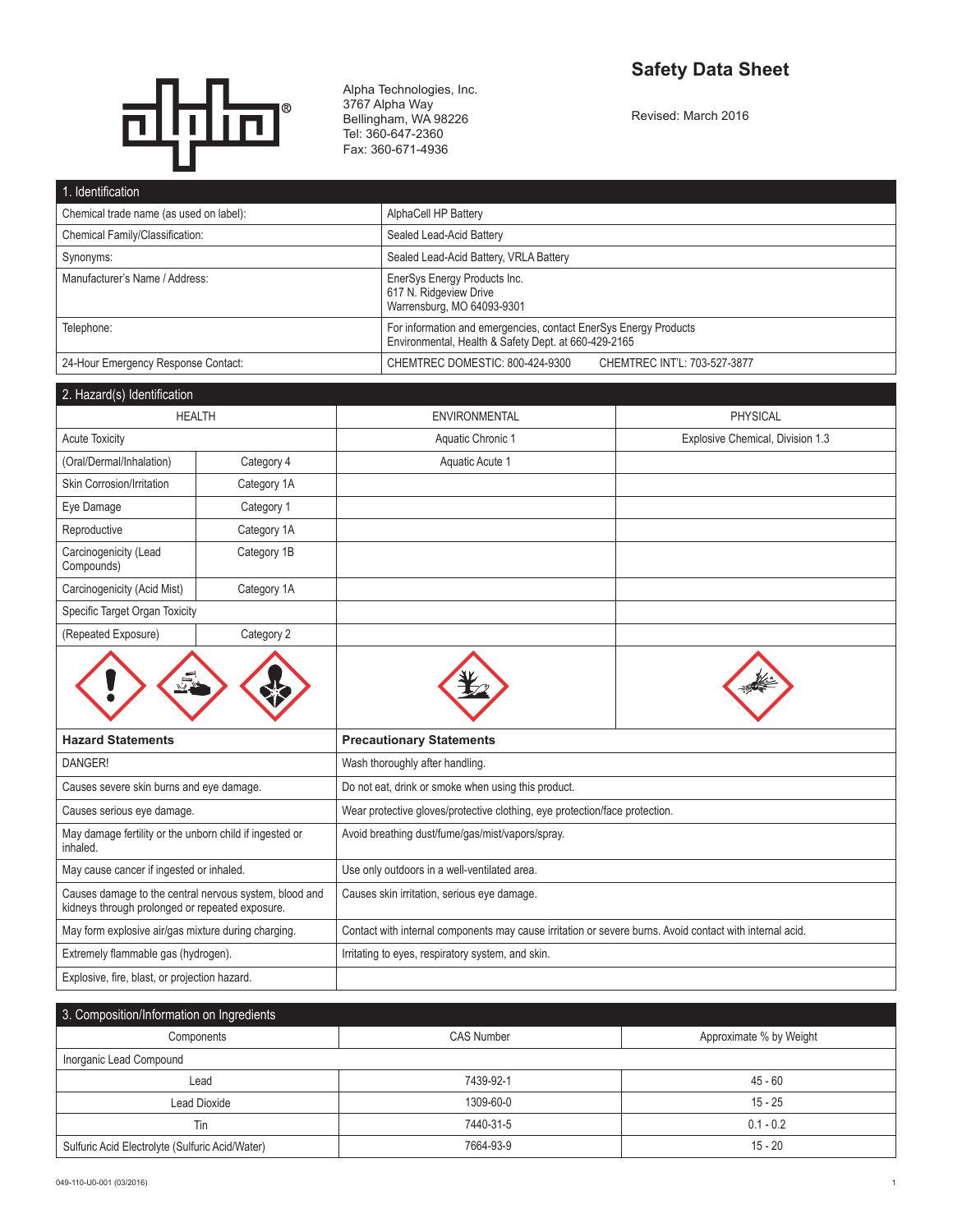| 3. Composition/Information on Ingredients, continued                                                                              |                          |                         |
|-----------------------------------------------------------------------------------------------------------------------------------|--------------------------|-------------------------|
| Components                                                                                                                        | <b>CAS Number</b>        | Approximate % by Weight |
| <b>Case Material</b>                                                                                                              |                          | $5 - 10$                |
| Polypropylene                                                                                                                     | 9003-07-0                |                         |
| Polystyrene                                                                                                                       | 9003-53-6                |                         |
| Styrene Acrylonitrile                                                                                                             | 9003-54-7                |                         |
| Acrylonitrile Butadiene Styrene                                                                                                   | 9003-56-9                |                         |
| Styrene Butadiene                                                                                                                 | 9003-55-8                |                         |
| Polyvinylchloride                                                                                                                 | 9002-86-2                |                         |
| Polycarbonate, Hard Rubber, Polyethylene                                                                                          | 9002-88-4                |                         |
| Polyphenylene Oxide                                                                                                               | 25134-01-4               |                         |
| Polycarbonate/Polyester Alloy                                                                                                     | --                       |                         |
| Other                                                                                                                             |                          |                         |
| Absorbent Glass Mat                                                                                                               | $\overline{\phantom{a}}$ | $1 - 2$                 |
| Inorganic lead and sulfuric acid electrolyte are the primary components of every battery manufactured by EnerSys Energy Products. |                          |                         |
| There are no mercury or cadmium containing products peresent in batteries manufactured by EnerSys Energy Products.                |                          |                         |

# 4. First-Aid Measures

Inhalation:

Sulfuric Acid: Remove to fresh air immediately. If breathing is difficult, give oxygen. Consult a physician. Lead: Remove from exposure, gargle, wash nose and lips; consult physician.

Ingestion:

Sulfuric Acid: Give large quantities of water; do not induce vomiting or aspiration into the lungs may occur and can cause permanent injury or death; consult a physician. Lead: Consult physician immediately.

Skin:

Sulfuric Acid: Flush with large amounts of water for at least 15 minutes; remove contaminated clothing completely, including shoes. If symptoms persist, seek medical attention. Wash contaminated clothing before reuse. Discard contaminated shoes.

Lead: Wash immediately with soap and water.

Eyes:

Sulfuric Acid and Lead: Flush immediately with large amounts of water for at least 15 minutes; consult physician. Seek medical attention if eyes have been directly exposed to acid.

Proposition 65:

Warning: Battery posts, terminals and related accessories contain lead and lead compounds, chemicals known to the State of California to cause cancer and reproductive harm. Batteries also contain other chemicals known to the State of California to cause cancer. Wash hands after handling.

| 5. Fire-Fighting Measures                                                                                                    |                                                                          |  |
|------------------------------------------------------------------------------------------------------------------------------|--------------------------------------------------------------------------|--|
| l Flash Point: N/A                                                                                                           | Flammable Limits: LEL = 4.1% (Hydrogen Gas) / UEL = 74.2% (Hydrogen Gas) |  |
| Extinguishing Media: Carbon dioxide; foam; dry chemical. Avoid breathing vapors. Use appropriate media for surrounding fire. |                                                                          |  |
| ∣ Snecial Fire Fighting Procedures: I                                                                                        |                                                                          |  |

Special Fire Fighting Procedures:

If batteries are on charge, shut off power. Use positive pressure, self-contained breathing apparatus. Water applied to electrolyte generates heat and causes it to spatter. Wear acid-resistant clothing, gloves, face and eye protection. Note that strings of series connected batteries may still pose risk of electric shock even when charging equipment is shut down.

Unusual Fire and Explosion Hazards:

Highly flammable hydrogen gas is generated during charging and operation of batteries. To avoid risk of fire or explosion, keep sparks or other sources of ignition away from batteries. Do not allow metallic materials to simultaneously contact negative and positive terminals of cells and batteries. Follow manufacturer's instructions for installation and service.

## 6. Accidental Release Measures

Spill or Leak Procedures:

Stop flow of material, contain/absorb small spills with dry sand, earth, and vermiculite. Do not use combustible materials.If possible, carefully neutralize spilled electrolyte with soda ash, sodium bicarbonate, lime, etc. Wear acid-resistant clothing, boots, gloves, and face shield. Do not allow discharge of unneutralized acid to sewer. Acid must be managed in accordance with local, state, and federal requirements. Consult state environmental agency and/or federal EPA.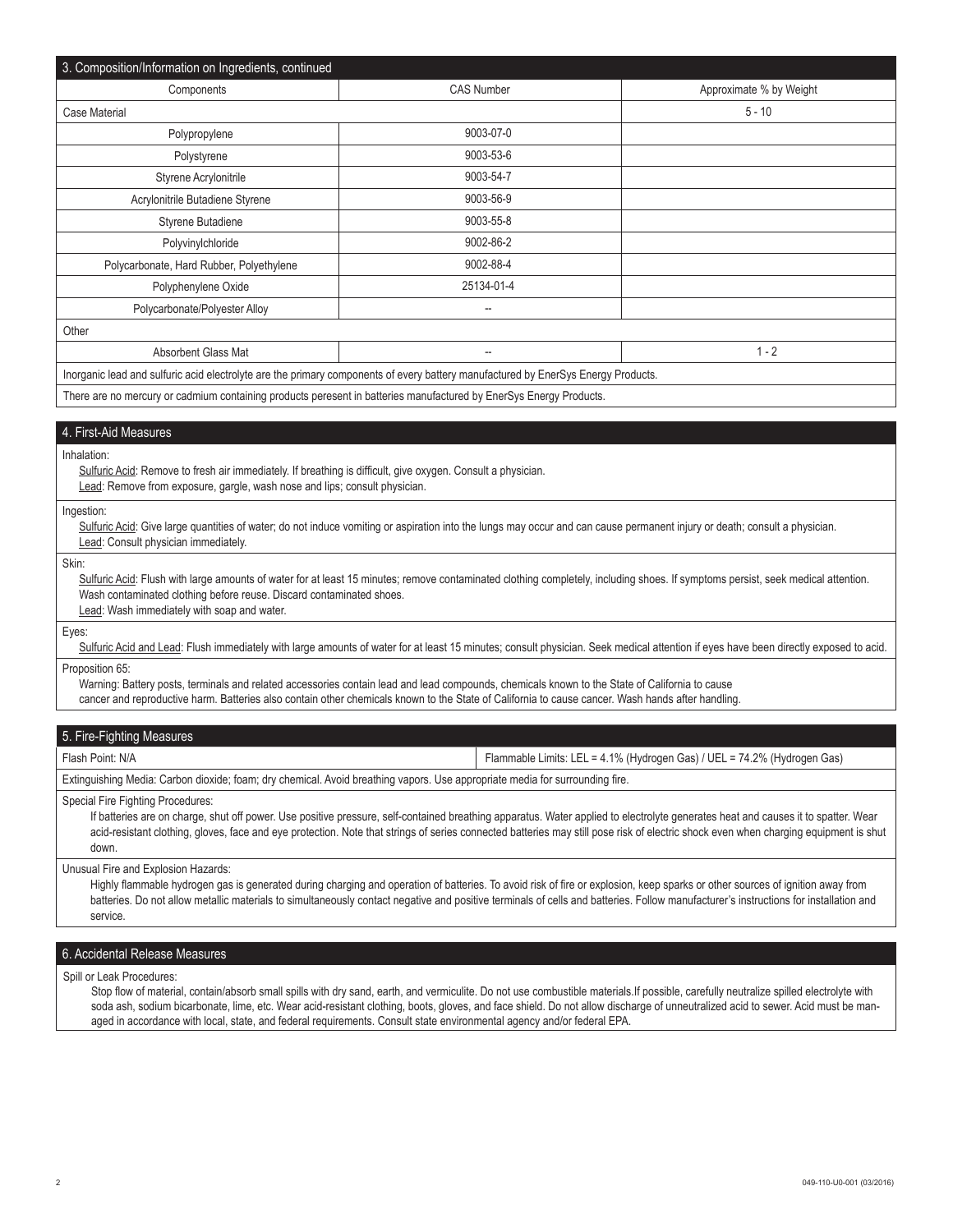# 7. Handling and Storage

## Handling:

- Unless involved in recycling operations, do not breach the casing or empty the contents of the battery.
- There may be increasing risk of electric shock from strings of connected batteries.
- Keep containers tightly closed when not in use. If battery case is broken, avoid contact with internal components.
- Keep vent caps on and cover terminals to prevent short circuits. Do not stack batteries.
- Keep away from combustible materials, organic chemicals, reducing substances, metals, strong oxidizers and water. Use banding or stretch wrap to secure items for shipping.

## Storage:

- Store batteries in cool, dry, well-ventilated areas with impervious surfaces and adequate containment in the event of spills.
- Batteries should also be stored under roof for protection against adverse weather conditions, separate from incompatible materials.
- Store and handle only in areas with adequate water supply and spill control.
- Avoid damage to containers.
- Keep away from fire, sparks and heat.
- Keep away from metallic objects which could bridge the terminals on a battery and create a dangerous short-circuit.

#### Charging:

- There is a possible risk of electric shock from charging equipment and from strings of series connected batteries, whether or not the batteries are being charged.
- Shut off power to chargers whenever they are not in use and before detachment of any circuit connections.
- Batteries being charged will generate and release flammable hydrogen gas.
- Charging space must be well-ventilated.
- Keep battery vent caps in position.

• Prohibit smoking and avoid open flames and sparks.

Wear face and eye protection when near charging batteries.

# 8. Exposure Controls/Personal Protection

## Exposure Limits (mg/m3) Note: N.E. = Not Established

| Ingredients<br>(Chemical/Common Names)                | <b>OSHA PEL</b> | <b>ACGIH</b>   | <b>US NIOSH</b> | Quebec PEV     | Ontario OEL | EU OEL  |
|-------------------------------------------------------|-----------------|----------------|-----------------|----------------|-------------|---------|
| Lead and Lead Compounds<br>(inorganic)                | 0.05            | 0.05           | 0.05            | 0.05           | 0.05        | 0.15(a) |
| Tin                                                   | $\overline{2}$  | $\overline{2}$ | $\overline{2}$  | $\overline{2}$ | 2           | N.E.    |
| Sulfuric Acid Electrolyte                             |                 | 0.2            |                 |                | 0.2         | 0.05(b) |
| Polypropylene                                         | N.E.            | N.E.           | N.E.            | N.E.           | N.E.        | N.E.    |
| Polystyrene                                           | N.E.            | N.E.           | N.E.            | N.E.           | N.E.        | N.E.    |
| Styrene Acrylonitrile                                 | N.E.            | N.E.           | N.E.            | N.E.           | N.E.        | N.E.    |
| Acrylonitrile Butadiene<br>Styrene                    | N.E.            | N.E.           | N.E.            | N.E.           | N.E.        | N.E.    |
| Styrene Butadiene                                     | N.E.            | N.E.           | N.E.            | N.E.           | N.E.        | N.E.    |
| Polyvinylchloride                                     | N.E.            | N.E.           | N.E.            | N.E.           |             | N.E.    |
| Polycarbonate, Hard Rubber,<br>Polyethylene           | N.E.            | N.E.           | N.E.            | N.E.           | N.E.        | N.E.    |
| Polyphenylene Oxide                                   | N.E.            | N.E.           | N.E.            | N.E.           | N.E.        | N.E.    |
| Polycarbonate/Polyester<br>Alloy Rubber, Polyethylene | N.E.            | N.E.           | N.E.            | N.E.           | N.E.        | N.E.    |
| Absorbent Glass Mat                                   | N.E.            | N.E.           | N.E.            | N.E.           | N.E.        | N.E.    |

NOTES:

(a) As inhalable aerosol

(b) Thoracic fraction

Engineering Controls (Ventilation):

• Store and handle in well-ventilated area. If mechanical ventilation is used, components must be acid-resistant.

• Handle batteries cautiously to avoid spills.

Ensure that vent caps are secure on the batteries.

• Avoid contact with internal components.

Wear protective clothing, eye and face protection when filling, charging or handling batteries.

- Do not allow metallic materials to simultaneously contact both the positive and negative terminals of the batteries.
- Charge the batteries in areas with adequate ventilation. General dilution ventilation is acceptable.

Respiratory Protection (NIOSH/MSHA Approved):

None required under normal conditions. When concentrations of sulfuric acid mist are known to exceed PEL, use NIOSH or MSHA-approved respiratory protection.

Skin Protection:

If battery case is damaged, use rubber or plastic acid-resistant gloves with elbow-length gauntlet, acid-resistant apron, cothing and boots.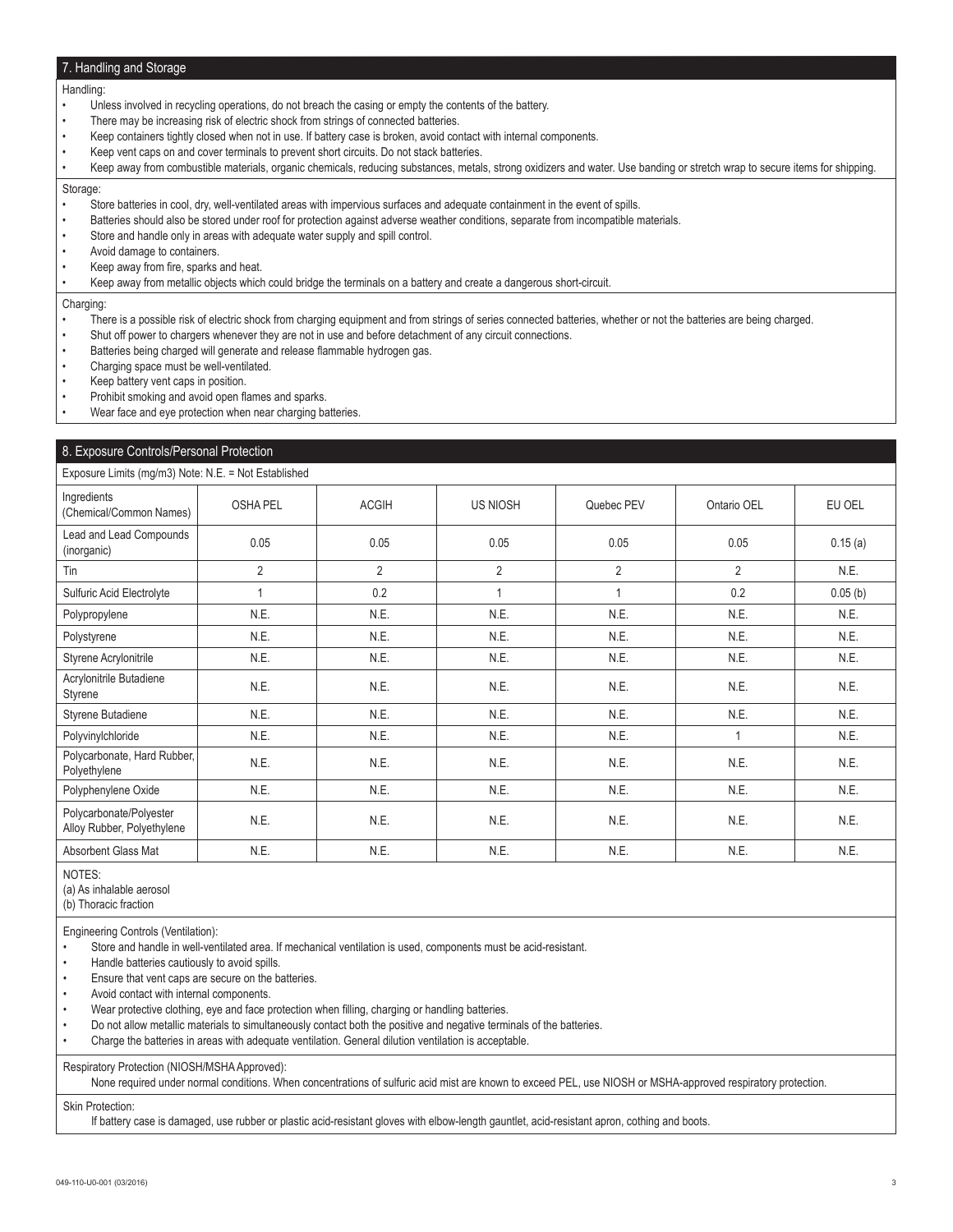# 8. Exposure Controls/Personal Protection, continued

#### Eye Protection:

If battery case is damaged, use chemical goggles or face shield. Eye protection should be worn at all times when handling batteries.

#### Other Protection:

Under severe exposure emergency conditions, wear acid-resistant clothing and boots.

| 9. Physical and Chemical Properties          |                                                                                                                  |                              |                                          |
|----------------------------------------------|------------------------------------------------------------------------------------------------------------------|------------------------------|------------------------------------------|
| Properties Listed Below are for Electrolyte: |                                                                                                                  |                              |                                          |
| <b>Boiling Point:</b>                        | 203 - 240°F                                                                                                      | Specific Gravity (H2O = 1):  | 1.215 to 1.350                           |
| <b>Melting Point:</b>                        | N/A                                                                                                              | Vapor Pressure (mm Hg):      | 10                                       |
| <b>Solubility in Water:</b>                  | 100%                                                                                                             | Vapor Density (AIR = 1):     | Greater than 1                           |
| Evaporation Rate (Butyl Acetate = 1):        | Less than 1                                                                                                      | % Volatile by Weight:        | N/A                                      |
| pH:                                          | $~1 - 2$                                                                                                         | <b>Flash Point:</b>          | Below room temperature (as hydrogen gas) |
| <b>LEL (Lower Explosive Limit):</b>          | 4.1% (Hydrogen)                                                                                                  | UEL (Upper Explosive Limit): | 74.2% (Hydrogren)                        |
| <b>Appearance and Odor:</b>                  | Manufactured article; no apparent odor<br>Electrolyte is a clear liquid with a sharp, penetrating, pungent odor. |                              |                                          |

# 10. Stability and Reactivity

## Stability: Stable

This product is stable under normal conditions at ambient temperature.

Conditions to Avoid: Prolonged overcharge; source of ignition.

Incompatibility (Materials to Avoid):

- Sulfuric Acid: Contact with combustibles and organic materials may cause fire and explosion. Also reacts violently with strong reducing agents, metals, sulfur trioxide gas, strong oxidizers and water. Contact with metals may produce toxic sulfur dioxide fumes and may release flammable hydrogen gas.
- Lead Compounds: Avoid contact with strong acids, bases, halides, halogenates, potassium nitrate, permanganate, peroxides, nascent hydrogen and reducing agents.

Hazardous Decomposition Products:

- Sulfuric Acid: Sulfur trioxide, carbon monoxide, sulfuric acid mist, sulfur dioxide, and hydrogen sulfide.
- Lead Compounds:High temperatures likely to produce toxic metal fume, vapor, or dust; contact with strong acid or base or presense of nascent hydrogen may generate highly toxic arsine gas.

Hazardous Polymerization:

Does not occur.

## 11. Toxicological Information

Routes of Entry:

- Sulfuric Acid: Harmful by all routes of entry.
- Lead Compounds: Hazardous exposure can occur only when product is heated, oxidized or otherwise processed or damaged to create dust, vapor or fume. The presence of nascent hydrogen may generate highly toxic arsine gas.
- Inhalation: Sulfuric Acid: Breathing of sulfuric acid vapors or mists may cause severe respiratory irritation. • Lead Compounds: Inhalation of lead dust or fumes may cause irritation of upper respiratory tract and lungs. Ingestion: • Sulfuric Acid: May cause severe irritation of mouth, throat, esophagus and stomach. • Lead Compounds: Acute ingestion may cause abdominal pain, nausea, vomiting, diarrhea and severe cramping. This may lead rapidly to systemic toxicity and must be treated by a physician. Skin Contact: • Sulfuric Acid: Severe irritation, burns and ulceration. Lead Compounds: Not absorbed through the skin. Eye Contact: Sulfuric Acid: Severe irritation, burns, cornea damage, and blindness. Lead Compounds: May cause eye irritation. Effects of Overexposure (Acute):
- Sulfuric Acid: Severe skin irritation, damage to cornea, upper respiratory irritation.

• Lead Compounds: Symptoms of toxicity include headache, fatigue, abdominal pain, loss of appetite, muscle aches and weakness, sleep disturbances and irritability.

Effects of Overexposure (Chronic):

• Sulfuric Acid: Possible erosion of tooth enamel, inflammation of nose, throat and bronchial tubes.

• Lead Compounds: Anemia; neuropathy, particularly of the motor nerves, with wrist drop; kidney damage; reproductive changes in males and females. Repeated exposure to lead and lead compounds in the workplace may result in nervous system toxicity. Some toxicologists report abnormal conduction velocities in persons with blood lead levels of 50mcg/100ml or higher. Heavy lead exposure may result in central nervous system damage, encephalopathy and damage to the blood-forming (hematopoietic) tissues.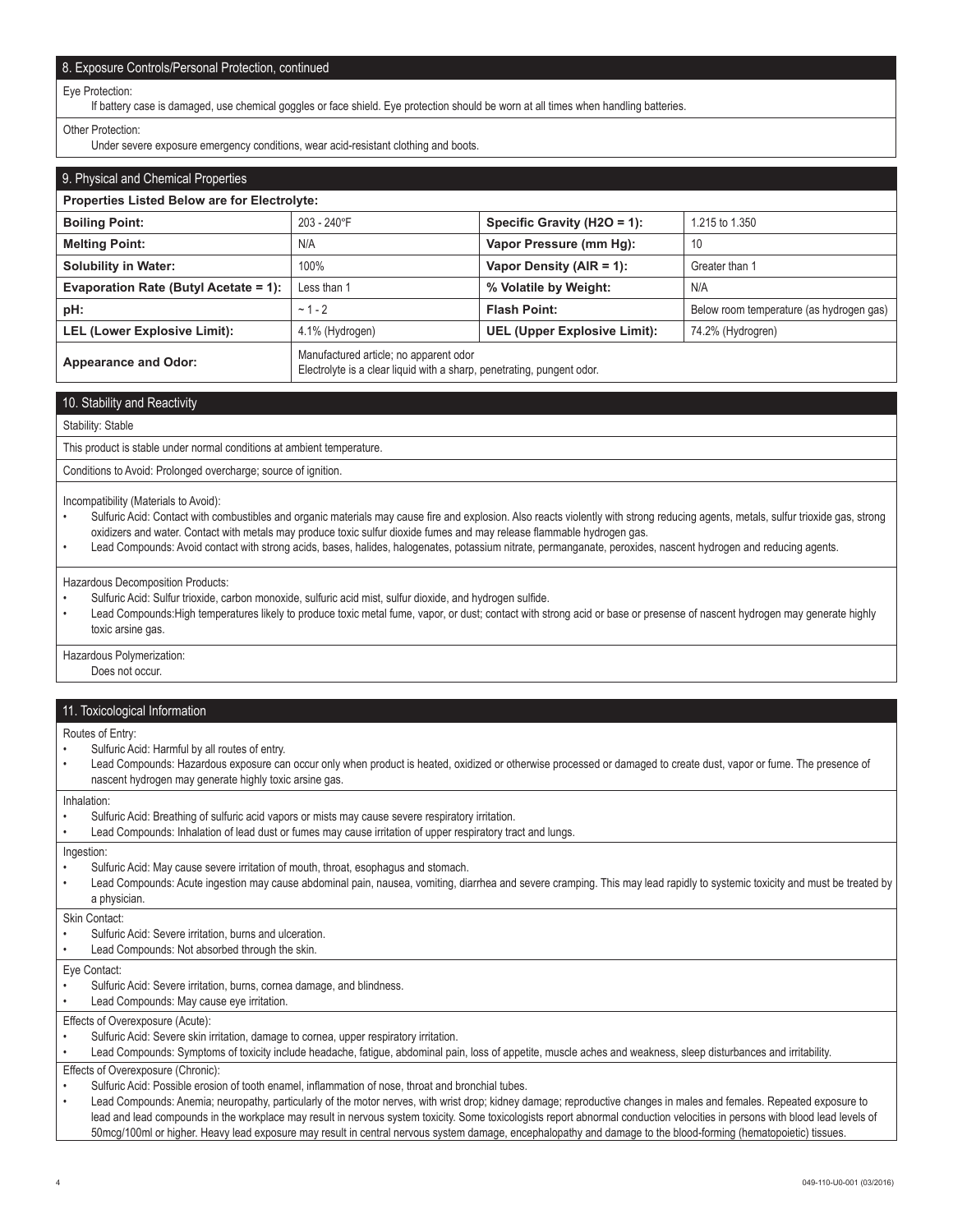## 11. Toxicological Information

#### Carcinogenicity:

- Sulfuric Acid: The International Agency for Research on Cancer (IARC) has classified "strong inorganic acid mist containing sulfuric acid" as a Group 1 carcinogen, a substance that is carcinogenic to humans. This classification does not apply to liquid forms of sulfuric acid or sulfuric acid solutions contained within a battery. Inorganic acid mist (sulfuric acid mist) is not generated under normal use of this product. Misuse of the product, such as overcharging, may result in the generation of sulfuric acid mist.
- Lead Compounds: Lead is listed as a Group 2A carcinogen, likely in animals at extreme doses. Per the guidance found in OSHA 29 CFR 1910.1200 Appendix F, this is approximately equivalent to GHS Category 1B. Proof of carcinogenicity in humans is lacking at present.

Medical Conditions Generally Aggravated by Exposure:

Overexposure to sulfuric acid mist may cause lung damage and aggravate pulmonary conditions. Contact of sulfuric acid with skin may aggravate diseases such as eczema and contact dermatitis. Lead and its compounds can aggravate some forms of kidney, liver and neurologic diseases.

Acute Toxicity:

Inhalation LD50:

Electrolyte: LC50 rat: 375 mg/m3; LC50 guinea pig: 510 mg/m3

Elemental Lead: Acute Toxicity Point Estimate = 4500 ppmV (Based on lead bullion)

Oral LD50<sup>-</sup>

Electrolyte: rat 2140 mg/kg

Elemental Lead: Acute Toxicity Estimate (ATE) = 500 mg/kg body weight (based on lead bullion)

Additional Health Data:

- All heavy metals, including the hazardous ingredients in this product, are taken into the body primarily by inhalation and ingestion.
- Most inhalation problems can be avoided by adequate precautions such as ventilation and respiratory protection covered in Section 8.
- Follow good personal hygiene to avoid inhalation and ingestion; wash hands, face, neck and arms thoroughly before eating, smoking or leaving the worksite.
- Keep contaminated clothing out of non-contaminated areas, or wear cover clothing when in such areas.
- Restrict the use and presence of food, tobacco and cosmetics to non-contaminated areas.
- Work clothes and work equipment used in contaminated areas must remain in designated areas and never taken home or laundered with personal non-contaminated clothing.
- This product is intended for industrial use only and should be isolated from children and their environment.

The 19th Amendment to EC Directive 67/548/EEC classified lead compounds, but not lead in metal form, as possibly toxic to reproduction. Risk phrase 61: May cause harm to the unborn child, applies to lead compounds, especially in soluble forms.

## 12. Ecological Information

Environmental Fate:

- Lead is very persistent in soil and sediments. No data on environmental degradation. Mobility of metallic lead between ecological compartments is slow.
- Bioaccumulation of lead occurs in aquatic and terrestrial animals and plants but little bioaccumulation occurs through the food chain.
- Most studies include lead compounds and not elemental lead.

Environmental Toxicity:

Sulfuric Acid:

24-hr LC50, freshwater fish (Brachydanio rerio): 82 mg/L

96-hr LOEC, freshwater fish (Cyprinus carpio): 22mg/L

48-hr LC50 (modeled for aquatic invertebrates): <1mg/L, based on lead bullion

Additional Information:

Lead:

- No known effects on stratospheric ozone depletion
- Volatile organic compounds: 0% (by Volume)
- Water Endangering Class (WGK): NA

## 13. Disposal Considerations

Spent batteries: Send to secondary lead smelter for recycling. Spent lead-acid batteries are not regulated as hazardous waste when the requirements of 40 CFR Section 266.80 are met. This should be managed in accordance with approved local, state, and federal requirements. Consult state environmental agency and/or federal EPA.

Electrolyte: Place neutralized slurry into sealed containers and handle as applicable with state and federal regulations. Large water-diluted spills after neutralization and testing should be managed in accordance with approved local, state and federal requirements. Consult state environmental agency and/or federal EPA.

Following local, state/provincial, and federal/national regulations applicable to end-of-life characteristics will be the responsibility of the end-user.

## 14. Transport Information

U.S. DOT:

Excepted from the hazardous materials regulations (HMR) because the batteries meet the requirements of 49 CFR 173.159(f) and 49 CFR 173.159a of the U.S. Department of Transportation's HMR. Battery and outer package must be marked "NONSPILLABLE" or "NONSPILLABLE BATTERY". Battery terminals must be protected against short circuits.

#### IATA Dangerous Goods Regulations DGR:

Excepted from the dangerous goods regulations because the batteries meet the requirements of Packing Instruction 872 and Special Provisions A67 of the International Air Transportation Association (IATA) Dangerous goods Regulations and International Civil Aviation Organization (ICAO) Technical Instructions. Battery terminals must be protected against short circuits. The words "NOT RESTRICTED", "SPECIAL PROVISION A67" must be provided when the air waybill is issued.

IMDG:

Excepted from the dangerous good regulations for transport by sea because the batteries meet the requirements of Special Provision 238 of the International Maritime Dangerous Good (IMDG CODE). Battery terminals must be protected against short circuits.